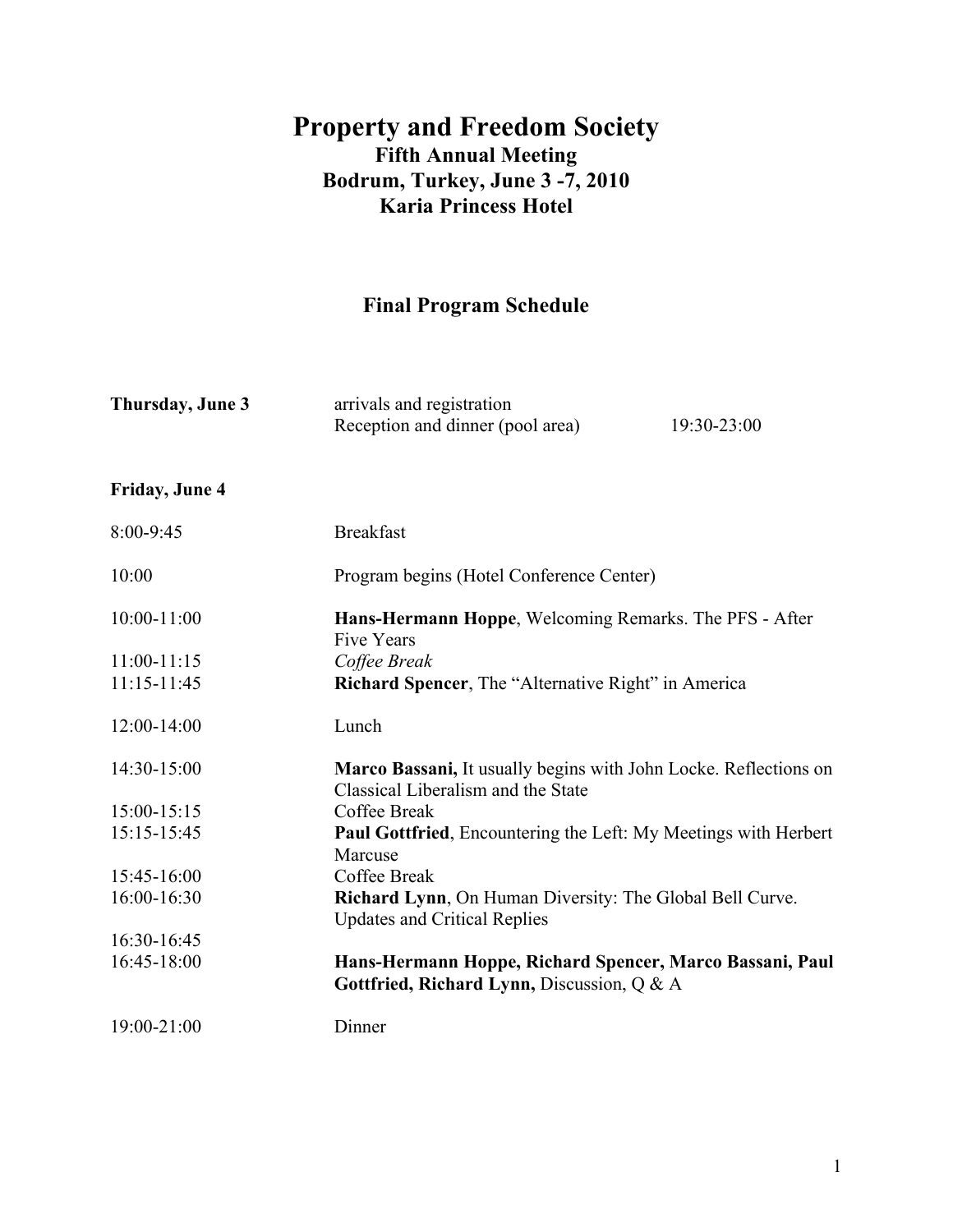### **Saturday, June 5**

| 8:00-9:45       | <b>Breakfast</b>                                                                                         |  |
|-----------------|----------------------------------------------------------------------------------------------------------|--|
| 10:00-10:30     | <b>Olivier Richard</b> , The Cantillon Effect: How to Enrich Yourself at                                 |  |
|                 | Others' Expense Without Anyone Noticing It                                                               |  |
| 10:30-10:45     | Coffee Break                                                                                             |  |
| $10:45 - 11:15$ | Guido Huelsmann, The Mirage of Cheap Credit                                                              |  |
| $11:15 - 11:30$ | Coffee Break                                                                                             |  |
| 11:30-12:00     | Nikolay Gertchev, Not New, Not True, Irrelevant or Evil: How                                             |  |
|                 | Economic Nobel Prizes Are Won                                                                            |  |
| $12:15 - 14:00$ | Lunch                                                                                                    |  |
| $14:30-15:00$   | <b>Norman Stone, World War I – the Eastern Front: Britain, the</b>                                       |  |
|                 | Ottoman Empire, and the Making of Turkey and the Modern                                                  |  |
|                 | Middle East                                                                                              |  |
| 15:00-15:30     | Hunt Tooley, World War II: Western Imperialism and the New                                               |  |
|                 | Middle East                                                                                              |  |
| 15:30-15:45     | Coffee Break                                                                                             |  |
| 15:45-16:15     | Sean Gabb, Chamberlain, Churchill and World War II: Reflections<br>on Factual and Counterfactual History |  |
| 16:15-16:45     | Mustafa Akyol, Are Islam and Capitalism Compatible?                                                      |  |
| 16:45-17:00     | Coffee Break                                                                                             |  |
| 17:00-18:00     | Richard, Huelsmann, Gertchev, Stone, Tooley, Gabb, Akyol,                                                |  |
|                 | Discussion, $Q & A$                                                                                      |  |
| 18:30           | Departure from the hotel lobby to the fishing village Kadikalesi                                         |  |
| 19:00-22:00     | Reception and Dinner at the beach                                                                        |  |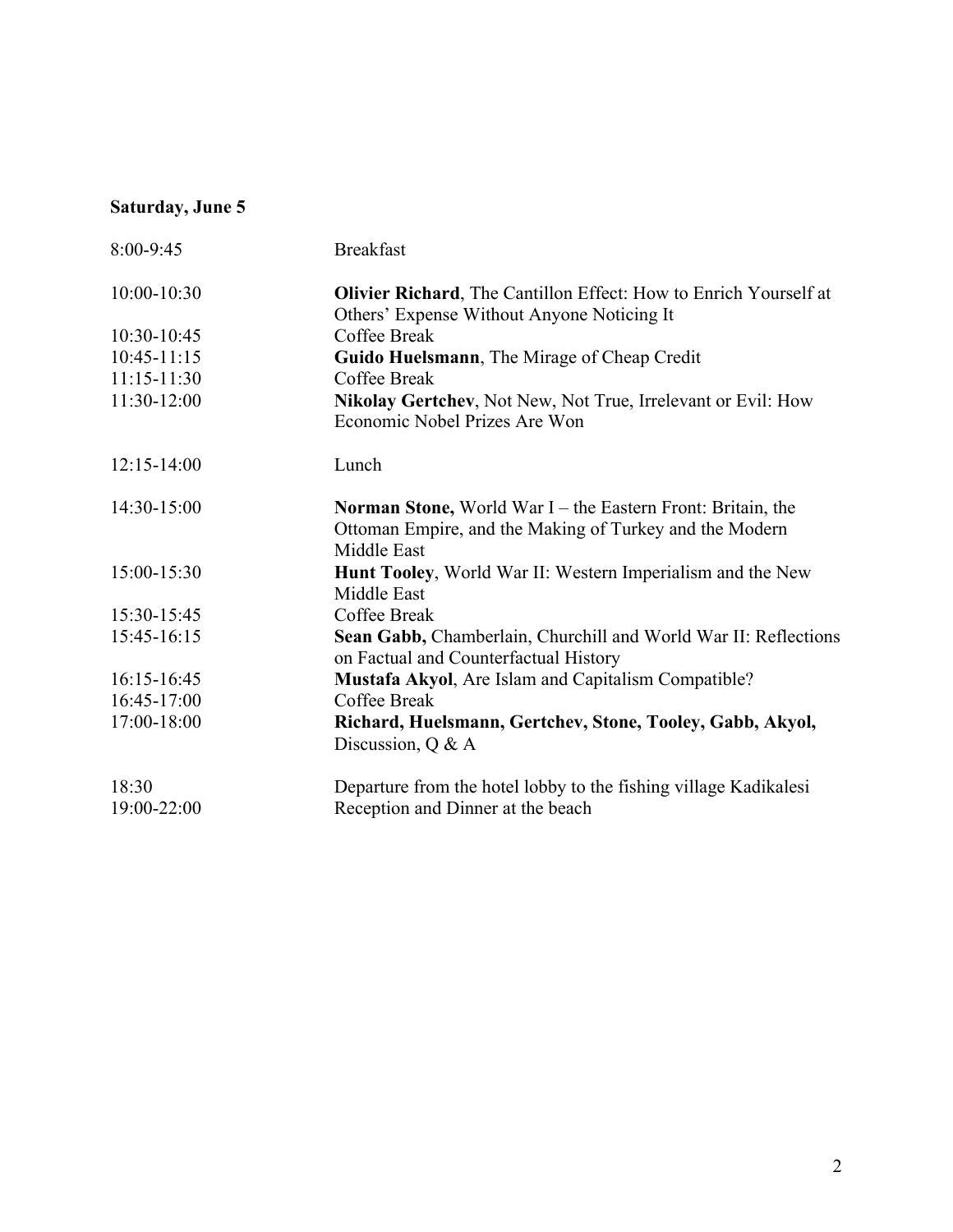### **Sunday, June 6**

| <b>Breakfast</b>                                                                          |
|-------------------------------------------------------------------------------------------|
| Hans-Hermann Hoppe, On Private Goods, Public Goods, and the<br>Need for Privatization     |
| Coffee Break                                                                              |
| Frank van Dun, Property and Punishment. Restitution and<br>Retribution                    |
| Coffee Break                                                                              |
| <b>Thomas DiLorenzo, America's Culture of Violence: Myth vs.</b><br>Reality               |
| Lunch                                                                                     |
| Anthony Daniels (Dalrymple), "Public Health" as a Lever for<br>Tyranny                    |
| Coffee Break                                                                              |
| Stephan Kinsella, Ideas are Free: The Case Against Intellectual<br><b>Property Rights</b> |
| Coffee Break                                                                              |
| Terence Kealey, Science is a Private Good - Or: Why Government<br>Science is Wasteful     |
| Coffee Break                                                                              |
| Hoppe, van Dun, DiLorenzo, Kinsella, Daniels, Kealey,<br>Discussion, $Q & A$              |
| Hans-Hermann Hoppe, Concluding Remarks and Announcements                                  |
| Farewell Reception, Dinner, and Entertainment                                             |
|                                                                                           |

# **Monday, June 7**

| $8:00 - 9:30$          | <b>Breakfast</b>                                                                            |
|------------------------|---------------------------------------------------------------------------------------------|
| 10:00<br>$10:30-17:00$ | Meet in the Hotel Lobby. Walk to the Marina<br>Boat Excursion. Lunch on the Boat. Swimming. |
| 19:00-22:00            | Dinner at the Hotel                                                                         |